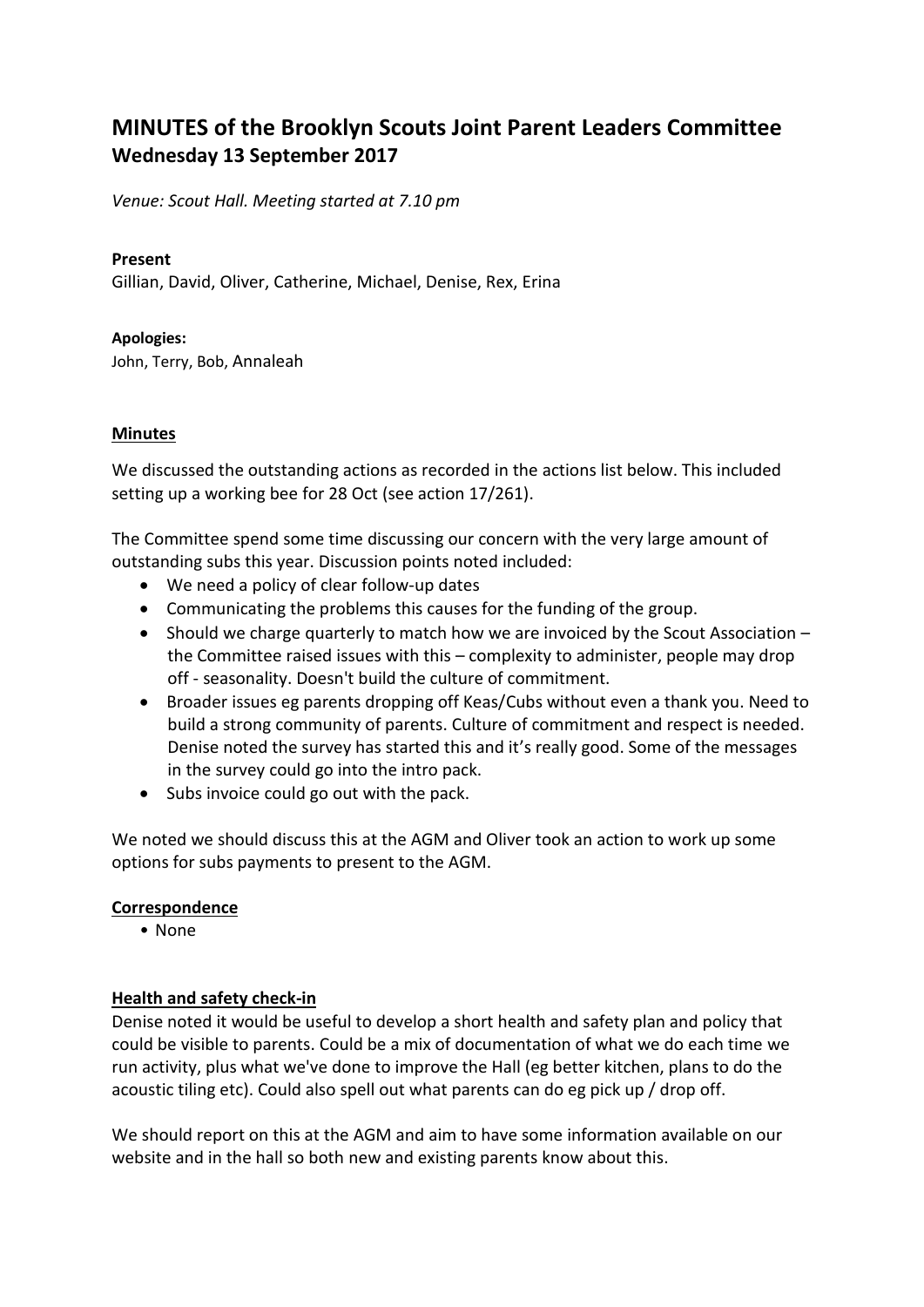No incidents, other than a minor burn, have been reported.

#### **Treasurer's report**

Oliver discussed the following points emailed in advance. In addition he noted the three new subs invoices have now been issued.

**Some commentaries:**

- **1. Note that we have \$3,730 in outstanding subs, from 18 families. Copies of the relevant invoices have been sent to the respective leaders. This is a fairly awful situation vs the same time last year, so happy to take direction from GL as to how this can be followed up.**
	- **a. Would like it to be cleared by end-September.**
	- **b. Note that there are 3 children in OSM to whom subs invoices have not yet been issued;**
	- **c. Note that there are 6 youth transferred to Venturers that are NOT yet part of our Group – but for whom we have been invoiced National Fees.**
- **2. In terms of rebates – the Group owes a total of \$700 to parents who have completed their volunteer hours**
	- **a. This excludes any rebate payable on unpaid subs invoices.**
	- **b. That means fundraising rebates will have been applied to approx.. 40% of our membership**

#### **3. Activities:**

- **a. Ski Trip needs reconciliation – Scout Group is holding funds that need to be claimed against (approx. \$2000). Awaiting a quick chat with Denise!**
- **b. Awaiting 1 flight payment for Staveley Camp – quick response from parents c. No expenses applied as yet for Turere Hut and Space Place (reconciliation**
- **required) d. Heaphy Track has \$286 of funds available, after payments for Ferry and**

#### **4. General notes:**

**Huts.**

- **a. Uniform costs and Training Costs both over budget – reflects increasing levels of activity at Group, recommend we adjust in 2017/18.**
- **b. Surplus so far at \$28,700 (pre-depreciation) – compares with last year at \$30,200. Difference is missing subs, electricity issues and training/uniform costs**
- **c. National Fees invoice due, but some adjustment required – approx. \$1,500.**
- **d. Cash at Bank (excl. Venturers) = approx. \$25,600**
	- **i. Set aside budget: \$1,500 applied for QM store door**
	- **ii. Set aside budget: \$6,800 for Hall Phase 2**
	- **iii. Set aside budget: \$2,100 for next Jamboree**
	- **iv. Set aside \$12k for working capital to April next year**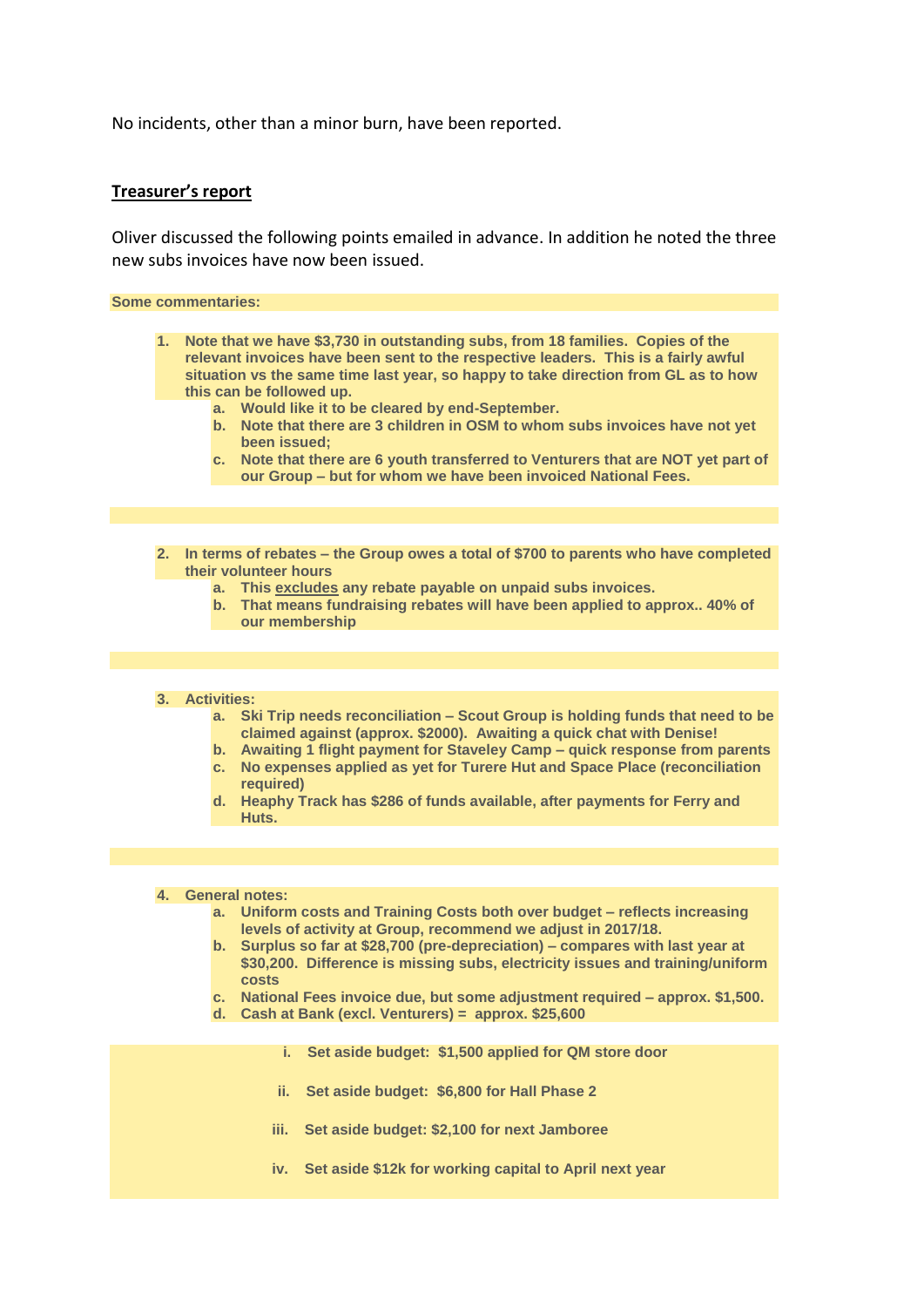#### **FREE cash = \$3,400**

David noted there was a small loss for the Turere trip due to last minute cancellations and us charging based on actual cost. He noted it was probably better to have a set sum as we have in previous years (\$16 per head).

David also noted a learning from the Staveley air bookings. John found that if you book a group it works out more expensive because of the way the Air NZ system works. It would have been cheaper to book individually then average the costs across the kids than it was to book them as a group. David and John have written a letter to Air NZ to raise the issue with them and see what they can do.

Fundraising. Oliver suggested we could get another quiz underway. He also noted there was about \$140 raised for entertainment books but that these were relatively fiddly to organise. (David noted Annaleah manages them for her school and there is an easier way to manage those).

David noted that John has arranged some fundraising for Stavely - more pea straw. Also Cookie time cookies.

## **Section summary**

Keas - Around a dozen Keas and parents are engaged - they come in and talk to Leaders etc (also a relatively high percentage achieving rebates).

Cubs – 22 Cubs. There are some issues with sustaining the quality of the programme with the number of leaders. We note we have some actions underway to address this.

Scouts – Averaging around 20. One Cub recently moved up. Another joining from Belmont. Badge work has been driving them – a quarter of the night is leader led and it's based on badges. Thanks to Chris for coming in and driving that activity. Some resources Chris has been using need to be shared onto the Google docs.

Venturers – Leaders away but the group has been carrying on. About to elect exec for next year. OSM is still a problem.

Group – the Group campfire is set down for 30 September. This will include an official Scout campfire at the start. Denise suggested we take a photo and send to the reporter of the Cook Strait News.

## **General business**

*Quiz*

The Committee formally thanked Erina and Oliver for arranging the quiz. And to Sonay Scott for the sourcing of prizes. Rex noted how enjoyable the questions were and how very well organised the quiz was.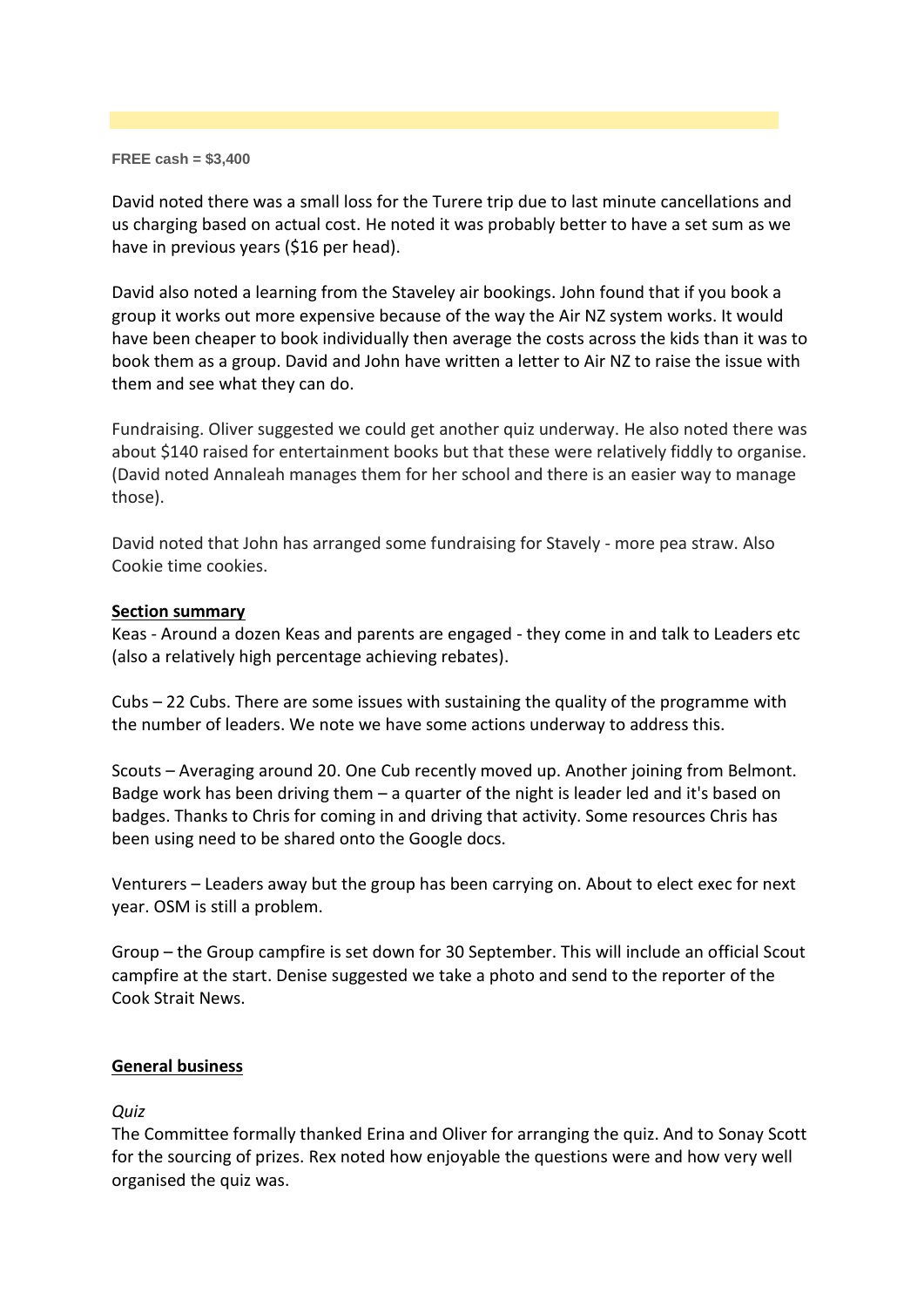### *AGM*

Our next Committee meeting needs to include planning for the AGM.

#### *Next newsletter*

Gillian will prepare this over the weekend. Topics will cover:

- Turere lots of fun. Creative scouts and cubs. Spent time doing designs in the riverbed.
- Group BBQ (coming up on 30 Sept)
- Quiz night went
- AGM advance warning
- Photos sea Scouts activity (David). Sailing.
- Ski trip
- Survey link
- Working bee cleaning, sort out QM store and physical work builders needed

### **Meeting closed 8.30 pm**

**Next meeting: 1 November 2017 ==============**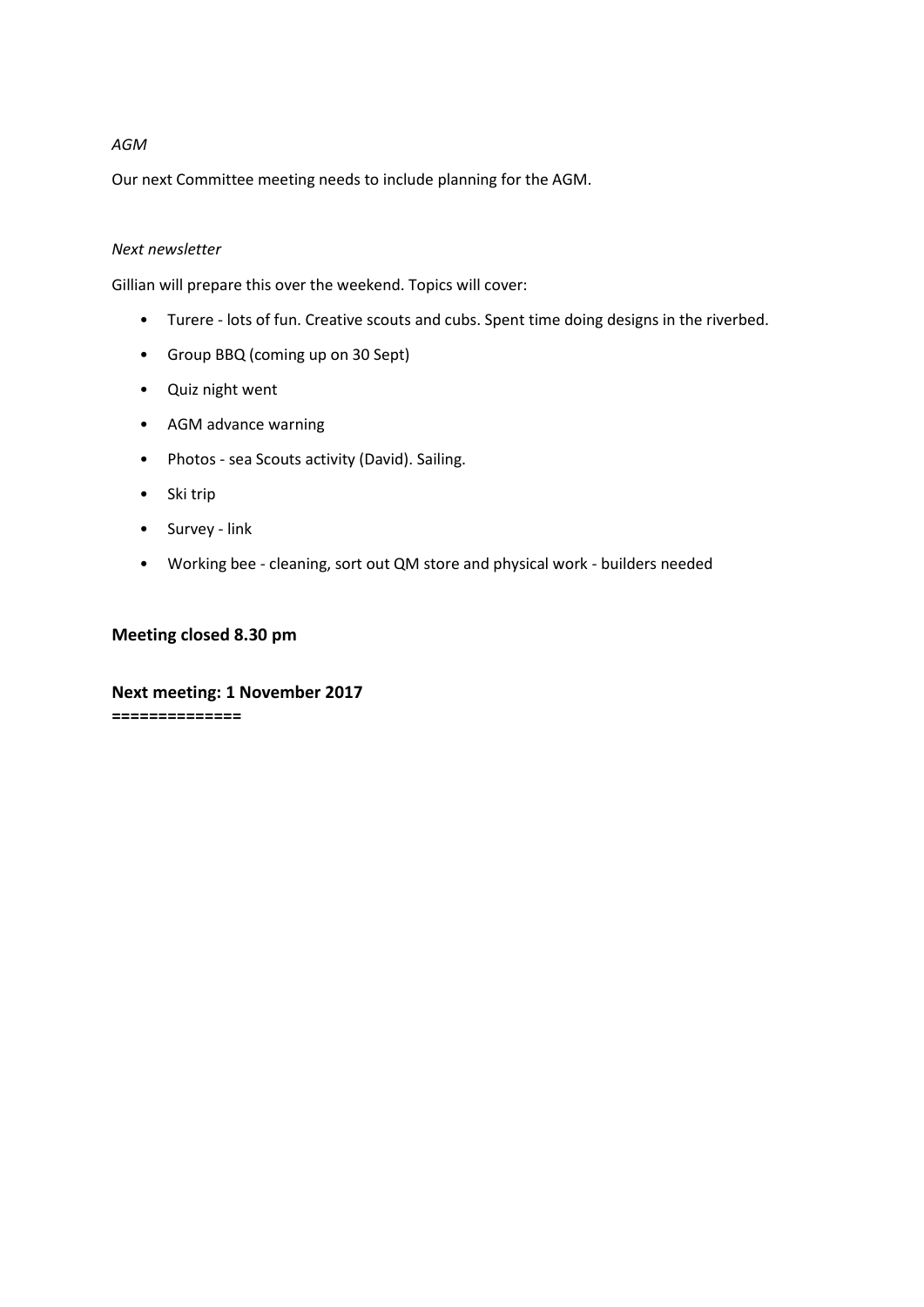## **Record of actions discussed and closed at or since last meeting (see comments), and still open or new as at 13/9/17. Red = overdue actions Grey = closed at meeting.**

| No. | Date raised Action            |                                                                 | Who          | Date due Status Notes |                                                                                               |
|-----|-------------------------------|-----------------------------------------------------------------|--------------|-----------------------|-----------------------------------------------------------------------------------------------|
|     |                               | Send email to Sonya on behalf                                   |              |                       |                                                                                               |
|     |                               | of the Committee to thank her                                   |              |                       |                                                                                               |
|     |                               | for work in setting up the first                                |              |                       |                                                                                               |
|     |                               | 17/274 13/09/2017 Brooklyn quiz                                 | Oliver       | 30/09/2017 Open       |                                                                                               |
|     |                               | Set up rebates for parents who                                  |              |                       |                                                                                               |
|     |                               | have contributed their                                          |              |                       |                                                                                               |
|     |                               | fundraising hours by end of                                     |              |                       |                                                                                               |
|     |                               | 17/273 13/09/2017 financial year                                | Oliver       | 30/09/2017 Open       |                                                                                               |
|     |                               | Develop a short health and<br>safety plan and policy that can   |              |                       |                                                                                               |
|     |                               | 17/272 13/09/2017 be published to parents                       | Denise       | 30/11/2017 Open       |                                                                                               |
|     |                               | Prepare a paper on subscription                                 |              |                       |                                                                                               |
|     |                               | options (including two half year                                |              |                       |                                                                                               |
|     |                               | payments) to present to the                                     |              |                       |                                                                                               |
|     | 17/271 13/09/2017 AGM         |                                                                 | Oliver       | 31/10/2017 Open       |                                                                                               |
|     |                               | Source quotes for gym type                                      |              |                       |                                                                                               |
|     |                               | matting to go on the floor (to                                  |              |                       |                                                                                               |
|     |                               | help with the acoustic proofing                                 |              |                       |                                                                                               |
|     |                               | 17/270 13/09/2017 at action 16/243                              | Rex          | 31/10/2017 Open       |                                                                                               |
|     |                               | Rex to send emails re QM                                        |              |                       |                                                                                               |
|     |                               | storage Council approval to                                     |              |                       |                                                                                               |
|     |                               | Oliver to save in the shared                                    |              |                       |                                                                                               |
|     | 17/269 13/09/2017 drive       |                                                                 | Rex          | 30/09/2017 Open       |                                                                                               |
|     |                               | Explore cost of a free standing                                 |              |                       |                                                                                               |
|     |                               | flag we can use to promote<br>17/268 09/08/2017 Brooklyn Scouts | David        | 30/09/2017 Open       |                                                                                               |
|     |                               | Buy and install new lock for the                                |              |                       |                                                                                               |
|     | 17/267 09/08/2017 toilet door |                                                                 | Annaleah     | 30/09/2017 Open       | Lock bought. Still to be installed.                                                           |
|     |                               | Talk to Duane about best way of                                 |              |                       | 13/9 - Note Josh finishing at the end of the term. To be discussed at the Leaders meeting and |
|     | 17/265 28/62017               | supporting the Cub group                                        |              |                       | Annaleah/David 31/07/2017 Closed closed as a Committee action                                 |
|     |                               | Research grants for equipment                                   |              |                       | Too late for grants for Heaphy Track. Will make grants for future events eg Stavely instead - |
|     |                               | 17/263 17/05/2017 for Heaphy track etc                          | Erina/Oliver |                       | 30/06/2017 Closed Erina available to help with grants from 25 Sept.                           |